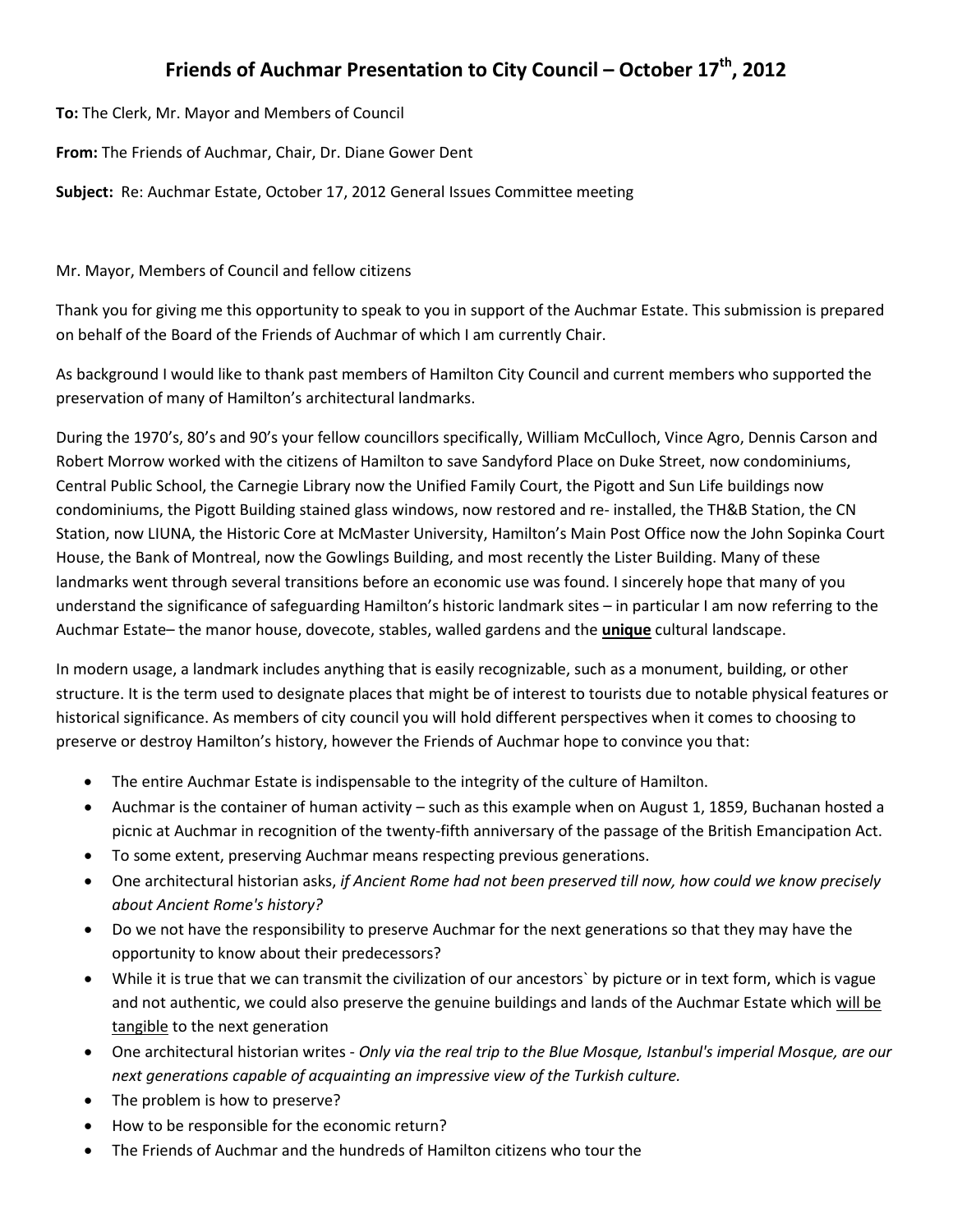Auchmar Estate at Doors Open contend that the cultural value of the Auchmar estate is unique and worth preserving **even on economic grounds**. The Friends of Auchmar and many Hamilton citizens are willing to work with the City of Hamilton to make the restoration of Auchmar a reality. Funds have already been raised and more promised. Citizens care about the preservation of Auchmar because Auchmar is a unique historic site. It was the home of the Honourable Isaac Buchanan and also a significant monument to the economic, cultural and architectural history of Hamilton and Canada.

#### **Who was the Honourable Issac Buchanan?**

The Honourable Isaac Buchanan was the builder and owner of the Auchmar estate.

Buchanan:

- $\triangleright$  sat as a member of the Parliament of United Canada for Toronto between 1841 and 1843
- $\triangleright$  sat as a member for Hamilton between 1857 and 1865
- served as President of the Council in the Macdonald-Tach<em>é</em> ministry between March and June 1865
- $\triangleright$  was the founder of Hamilton and Toronto Boards of Trade (forerunners to modern chambers of commerce)
- $\triangleright$  was the founder of the Thirteenth Battalion, a regiment which became the Royal Hamilton Light Infantry (RHLI)
- $\triangleright$  became a writer on the subjects of currency and trade and is generally credited as being a formative influence on John A. Macdonald's National Policy required to build a strong national economy and achieve Canadian national independence.
- $\triangleright$  was an international merchant
- $\triangleright$  was the first president of the Hamilton Club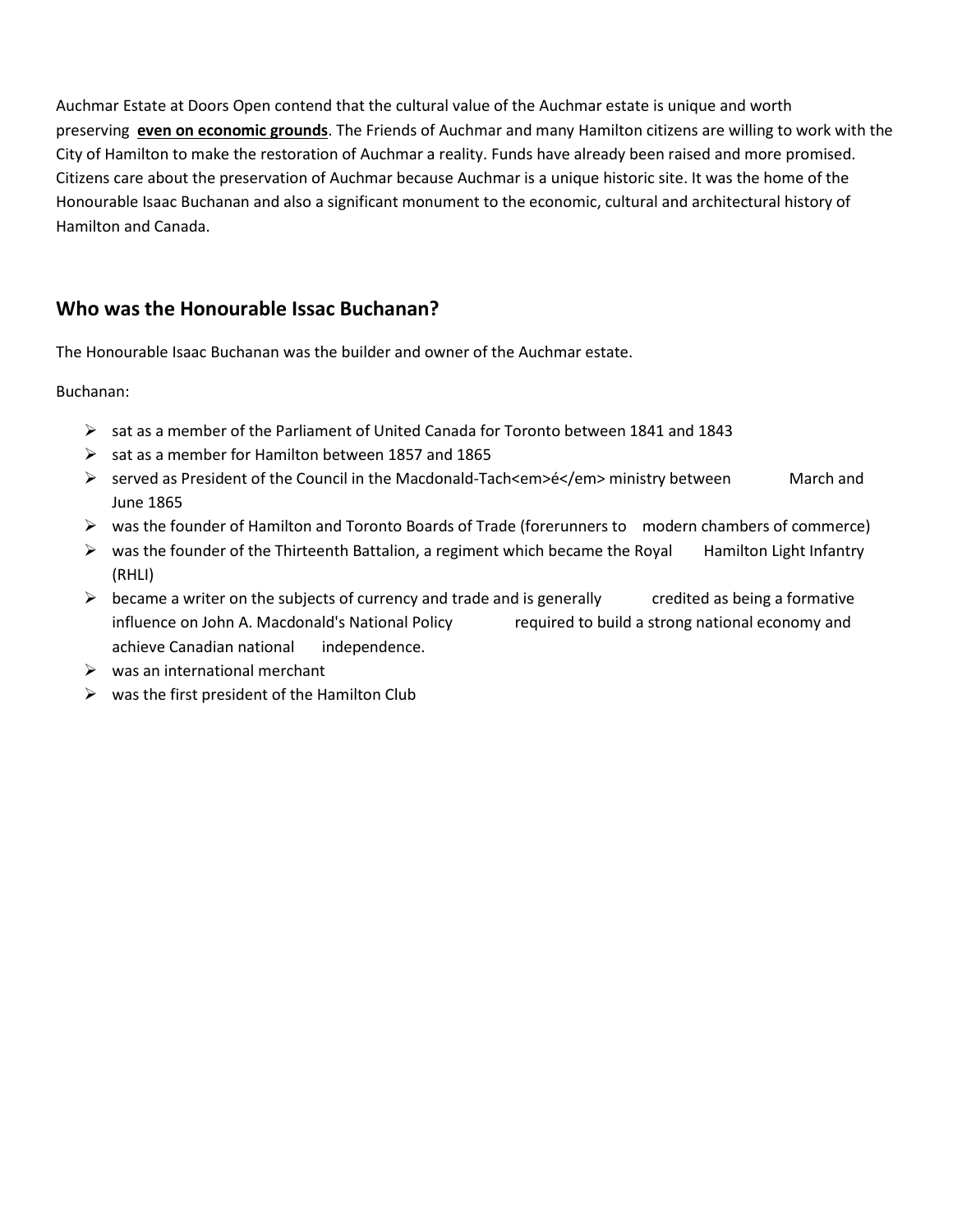# **Auchmar after the death of the Honourable Issac Buchanan**

- $\triangleright$  After Buchanan's death Auchmar was sold to Captain Trigge.
- $\triangleright$  In 1900 James Buchanan, son of Isaac Buchanan, purchased Auchmar and was the owner until 1926.
- $\triangleright$  In 1926 Auchmar was purchased by A.Y. Young
- $\triangleright$  In 1943 the Young Family rented Auchmar to the Royal Canadian Air Force and was converted to a convalescent hospital for WW11 veterans. It has been reported that the Young family had planned to move back into Auchmar after the war, but when they saw the surgical scrub-down it had been subjected to they changed their minds.
- $\triangleright$  In 1945 the Hungarian Sisters of Social Service purchased Auchmar for \$32,500.
- It is reported that in 1949 the City of Hamilton bought a large portion of the Auchmar land for \$1. As a result, the Auchmar estate is now comprised of nine acres compared to an original 190.
- $\triangleright$  July 1997 Alexandra Langs and Jane O'Fynn, members of the Hamilton Garden Club, requested a meeting with me when I was Chair, Municipal Heritage Committee (LACAC) to discuss a request that the LACAC work with the Garden Club and to preserve Auchmar.
- $\triangleright$  September 1998, the Garden Club President Brenda Yates, sent a letter to the City of Hamilton requesting that Auchmar be preserved and remain in public ownership.
- $\triangleright$  Summer 1999, Ward 8 Councillor Frank D'Amico, met and toured Auchmar with Monica Buchanan Starkey (great granddaughter or great niece of Isaac Buchanan), Jane O'Flynn, Hamiton Garden Club, Hank Wroblewski, City of Hamilton and me to discuss preservation.
- $\triangleright$  About 1999, Auchmar was purchased by DeSantis Homes for approximately 3 million dollars.
- $\triangleright$  In the summer of 1999 at a meeting between Mr. De Santis and me, a swap between Auchmar and serviced city lands on the east mountain was discussed.
- $\triangleright$  The following morning the lawyer to Mr. De Santis telephoned me. I suggested a meeting with Councillor William McCulloch. They met and interest in that swap was confirmed.
- $\triangleright$  In 1999, the City of Hamilton took ownership of the Auchmar Estate.
- $\triangleright$  In 1999, the entire nine (9) acre Auchmar Estate was designated by Hamilton City Council under Part IV of the Ontario Heritage Act. That same year, the Ontario Heritage Foundation (now the Ontario Heritage Trust) placed a binding provincial easement on Auchmar.
- ▶ In 2000, the Auchmar Millenium Fund Organization was founded by Dr. Richard and Mrs. Eileen Butson. Funds from subscribers were used to erect a plaque to commemorate the life of Isaac Buchanan, his contribution to Hamilton and to celebrate the construction of Auchmar.
- $\triangleright$  From 2000 until the present, the Friends of Auchmar and an interim board of directors have organized meetings with MP David Sweet, MPP Andrea Horwath, and then MPP Sophia Aggelonitis to confirm government interest in and support for the preservation of Auchmar. Meetings have also taken place with Tim McCabe, Anna Bradford, Neil Everson, several councillors, city staff, the Ontario Heritage Trust and interested citizens to discuss preservation issues and provide tours of the Auchmar manor house and grounds. These group meetings provide an example of how private and public interests can achieve great results with cooperation and compromise and thus serve the public interest.
- $\triangleright$  In 2008, Heritage Hamilton Foundation under the direction of Dr. and Mrs. Grant Head, founders of and current directors of Heritage Hamilton Foundation (HHF) proposed the creation of the Auchmar Challenge Fund which offers a \$25,000. 00 matching grant. Approval from Tim McCabe for HHF to proceed with fundraising was received in April 2012.
- $\triangleright$  In June 2012, The Friends of Auchmar was officially established and a board of directors elected. A membership drive is now in place and a website to be unveiled.